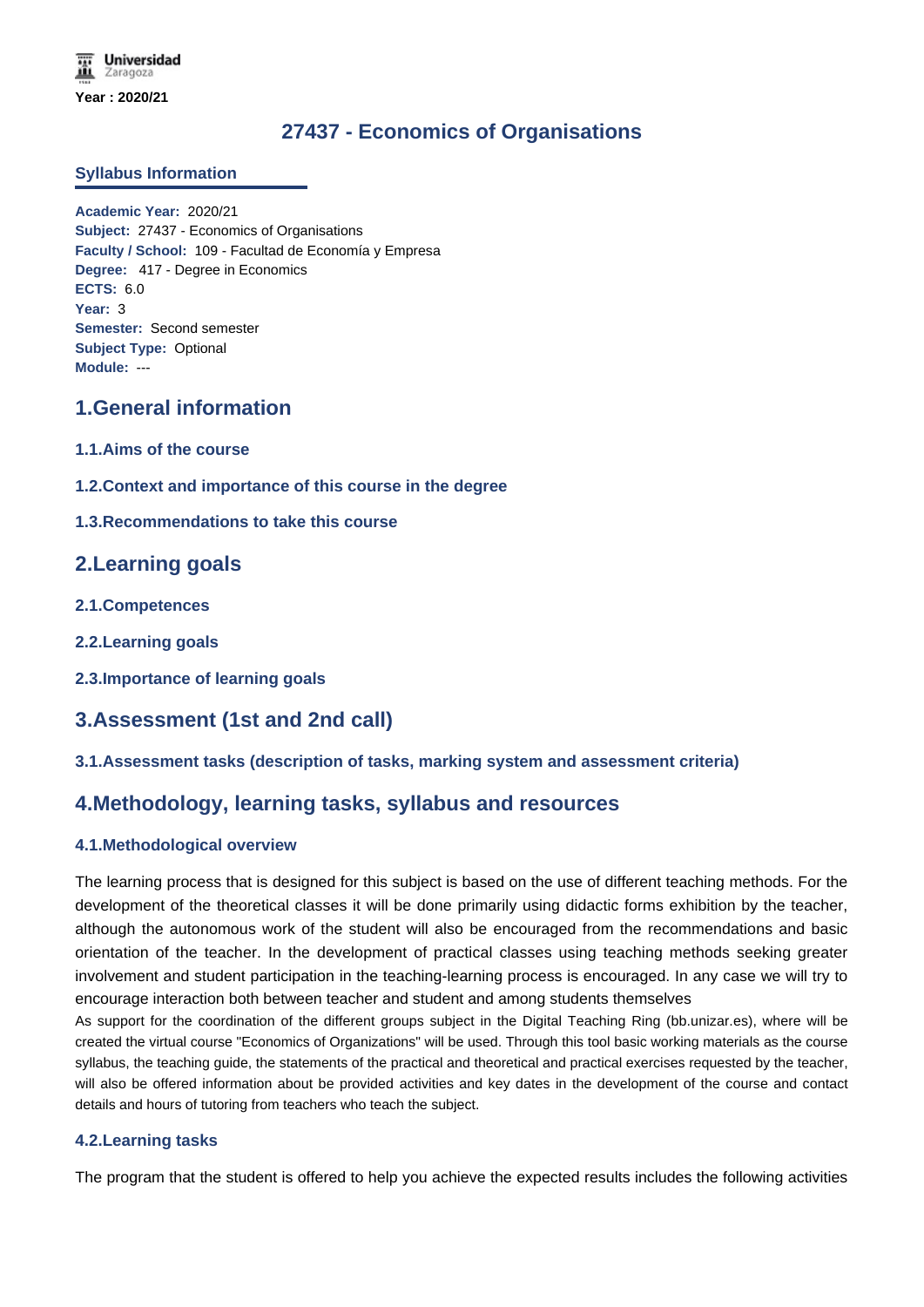...

? Theoretical classes: it will use the lecture primarily for presenting content theorists subject.

? Practical classes: can implement the knowledge acquired in the theoretical classes and demonstrate the ability to work in group and interpersonal communication skills. The development of practical classes will be based on the use of the case method and solving exercises. However, you can also use other teaching methods such as analysis and discussion of readings in class. For the development of these classes, the group splits, facilitating better monitoring of the learning process of students and increased their participation in class.

? Individually or in small groups, in the teacher's office, trying to offer a more direct and personal support to students to resolve doubts about the theory or practice of the subject, or to guide them in the study tutorials contents.

The teaching methodology is planned to be face-to-face. However, if necessary for health reasons, the face-to-face classes may be taught online.

#### **4.3.Syllabus**

#### **Part I: Introduction and decision problems**

**T0.**- Introduction

Readings: Milgron and Roberts, op cit. Cap 1 ?Theoretical Business Economics" I.C.E. July 1984

**T.1**.- Economic Calculation in the company.- Model Company in neoclassical economics. Calculation Process and Resource Allocation. Prices and Conditions of Allocative Efficiency. Institutional implications.

Readings: - V. Salas, op. cit. Cap. 2.

**T.2**.-Decision and Incertidumbre.- Decision Analysis Methods. Normal analysis. Extensive Analysis: Decision Trees. Election Analysis Form. Expected Utility Function as a decision criterion. Readings: - V. Salas, op. cit. Cap. 3.

**T.3**.- Risk attitudes and processes Decision.- The expected utility as a decision criterion: Attitudes to risk and estimating utility functions. The certainty equivalent as a decision criterion. Behavior of economic agents at risk. Readings: - V. Salas, op. cit. Cap. Four.

### **Part II: Focus Contractual Organizations**

**T4**.- Structures Contract in the Organization of Exchanges: Business and Institutional Hypothesis market.- Market System: Empirical Relevance. Transaction costs concept. Types of Contracts. Lace Transactions and Contracts. Models Company-Organization.

Readings: - V. Salas, op. cit. Cap. 1.

### **Part III: Organizational Design Contexts**

**T.5**.- EQUIPMENT.- Definition and Elements of Model Team. Economic value Centralization: Illustrative Example. Information structures. Conditions for the existence of objective functions for Collective Decision. Readings: - V. Salas, op. cit. Cap. 5.

**T.6**.- Self Management or Hierarchy.- Individual Rationality and Collective Efficiency. Application to Cooperative Enterprise. Hierarchizing solutions. Hierarchizing no solutions. Dynamic solutions

Readings: - V. Salas, op. cit. Cap. 7.

**T7**.- Unsupervised.Hierarchy: The Agency Agreement.- Definition and Elements Model Agency. Analytical solution of the problem. Design Contracts. Agency costs.

Readings: - V. Salas, op. cit. Cap. 10 and 12.